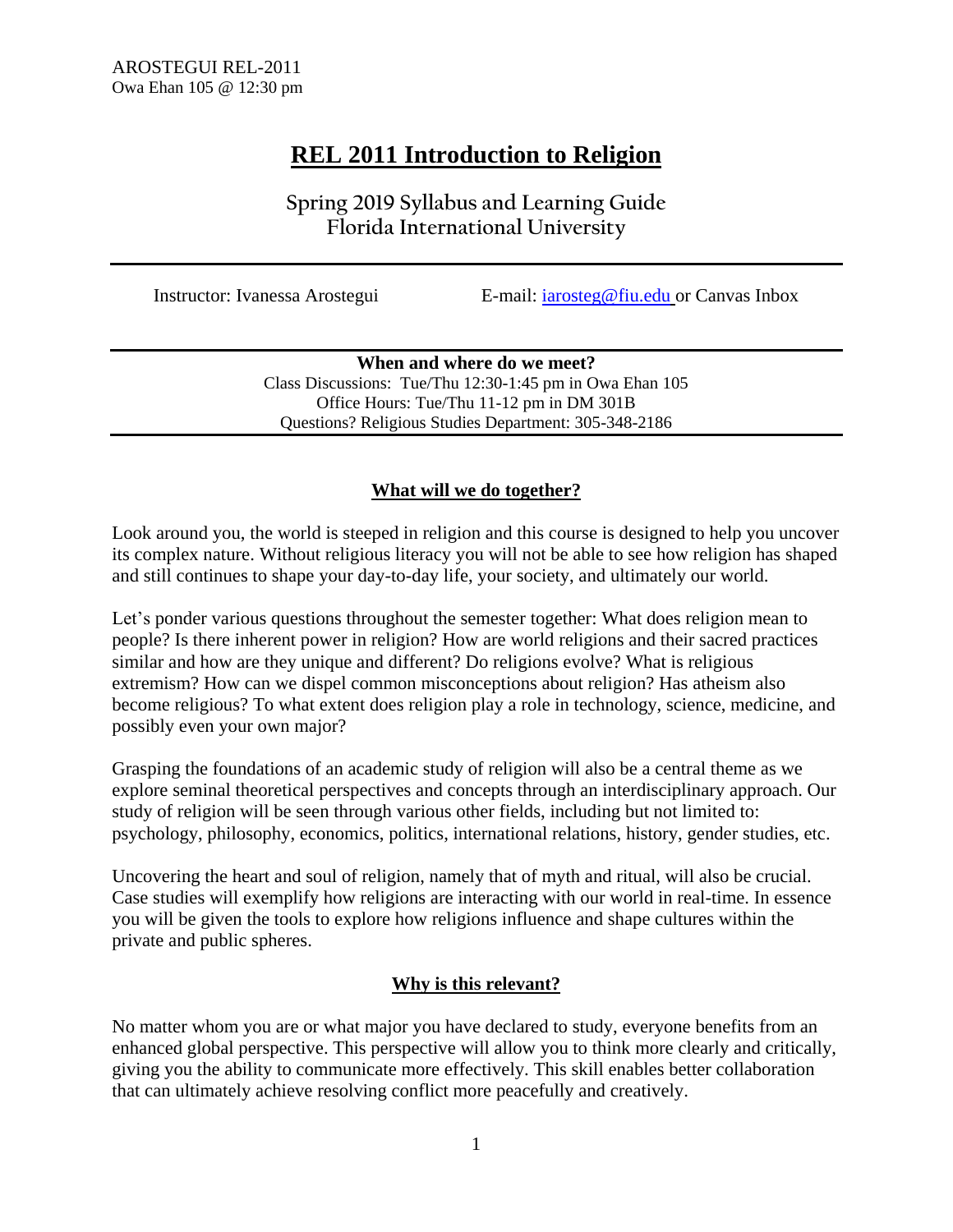## **What will you walk away with upon completing this global learning course?**

- You will understand how an individual's identity and outlook are shaped by religious influences, fostering appreciation and tolerance for religious and cultural diversity
- You will be able to analyze topics in the field of religious studies from multiple perspectives, including: psychological, anthropological, ethical, phenomenological, etc.
- You will be able to compare and contrast key elements within Western, Eastern, and Indigenous beliefs and practices
- You will be able to explain the history, development, and evolution of the belief systems and practices of various religious communities
- You will be able to start applying critical thinking to important topics in the field of religious studies, like: art, ecology, politics, and women
- You will be able to appreciate the need and willingness to think creatively and critically about religious issues in a globalized context
- You will be able to evaluate your own and others' religious views as they relate to a better understanding of yourself, others, and solving common problems
- You will be able to assess how global issues and trends are interrelated with the development and practice of religion

## **Required Text**

Livingston, James C

Anatomy of the Sacred: An Introduction to Religion  $(6<sup>th</sup>$  edition)

**ISBN-10:** 013600380X or **ISBN-13:** 978-0136003809



## **Gordon Rule Course**

This is a Gordon Rule course which means you must demonstrate "college-level writing skills" throughout three different writing assignments. Your writing assignments must show good control over grammar, style, and structure. A clear thesis, supporting material, and conclusion must be evident. You will need a grade of a C or higher for successful completion of this course. **You should utilize the writing lab to improve your writing if needed.**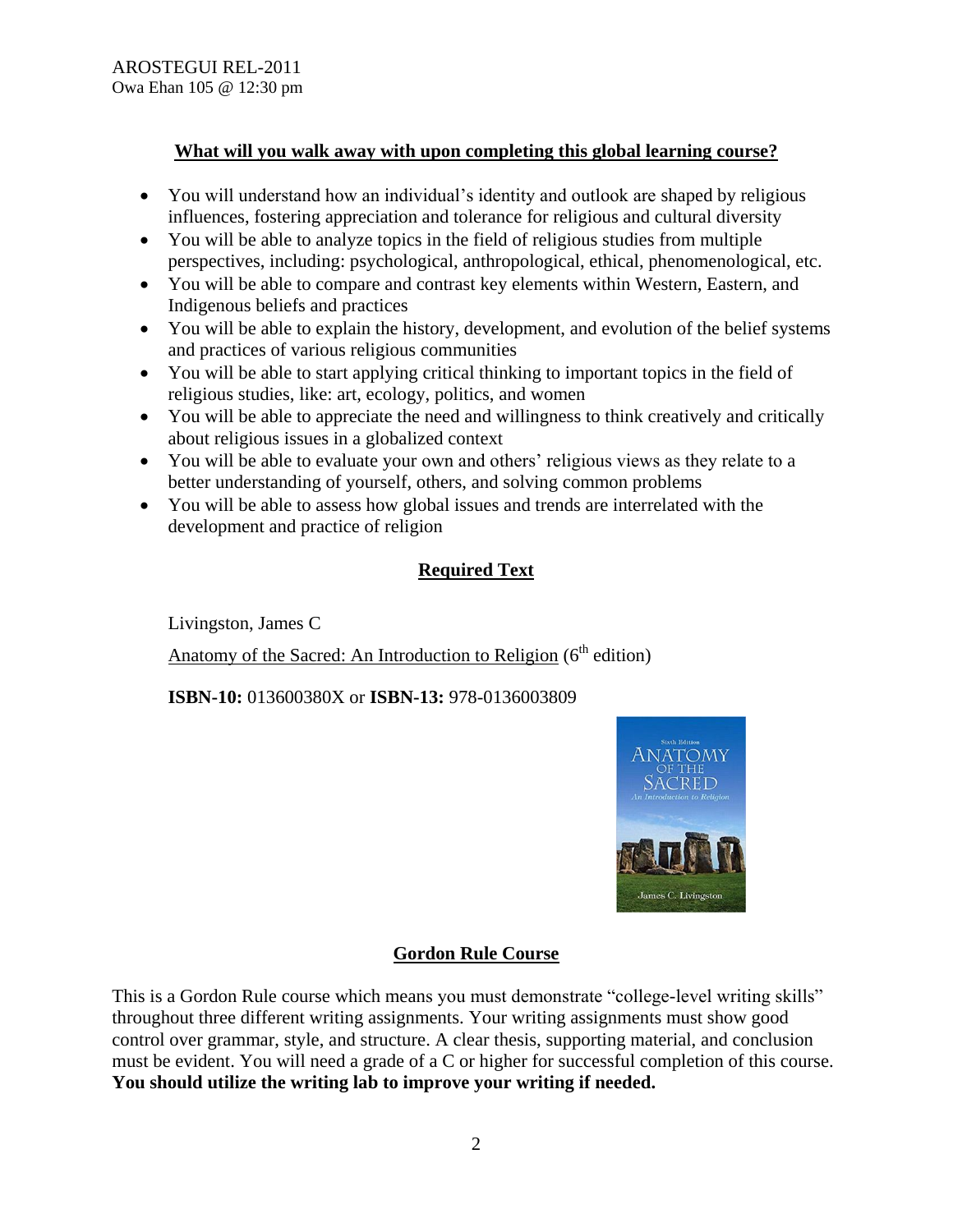## **Grade Components**

## **15% PARTICIPATION 45% WRITING 40% TESTS**

#### **Class:**

|               | 15% Attendance/Participation/Discussion                    |
|---------------|------------------------------------------------------------|
| Writing:      |                                                            |
|               | 5% Short Reflection Essay- The Role of Religion in My Life |
|               | 10% Reviewing a Scholarly Article                          |
|               | 10% Site Visit Essay- 1 <sup>st</sup> Draft                |
|               | 20% Site Visit Essay - Final Essay                         |
| <b>Tests:</b> |                                                            |
|               | 20% Mid-term Exam/ MC and Essay                            |
|               | 20%- Final Exam/ MC and Essay                              |
|               |                                                            |

| <b>Task Calendar</b> |                               |  |  |  |  |  |
|----------------------|-------------------------------|--|--|--|--|--|
| January              |                               |  |  |  |  |  |
|                      | $\cdot \cdot 24^{\text{th}}$  |  |  |  |  |  |
|                      | <b>Short Reflection</b>       |  |  |  |  |  |
|                      | Essay                         |  |  |  |  |  |
| <b>February</b>      |                               |  |  |  |  |  |
| $\mathbf{A}$         | 19 <sup>th</sup>              |  |  |  |  |  |
|                      | Reviewing a                   |  |  |  |  |  |
|                      | <b>Scholarly Article</b>      |  |  |  |  |  |
|                      | 28 <sup>th</sup>              |  |  |  |  |  |
|                      | Mid-term Exam                 |  |  |  |  |  |
| March                |                               |  |  |  |  |  |
| ż.                   | 19th                          |  |  |  |  |  |
|                      | <b>Site Visit Essay Draft</b> |  |  |  |  |  |
| April                |                               |  |  |  |  |  |
| ∗                    | 18 <sup>th</sup>              |  |  |  |  |  |
|                      | <b>Site Visit Final Essay</b> |  |  |  |  |  |
|                      | <b>Scheduled Date</b>         |  |  |  |  |  |
|                      | Final Exam                    |  |  |  |  |  |

#### **Attendance/Participation/Discussion/Readings**

You are allowed **two absences** but please keep in mind how your absences might impact your grade. Please notify me of religious observances. Will be using roll call on Canvas.

Engagement, discussion, and debate are required for this course.

Keeping up with the reading is foundational. You will be responsible for bringing a copy of your text to class. Please annotate all of your assigned readings. As an active reader you could highlight sections that either resonate with you or confuse you.

All readings are to be done for the week they appear on the course calendar below.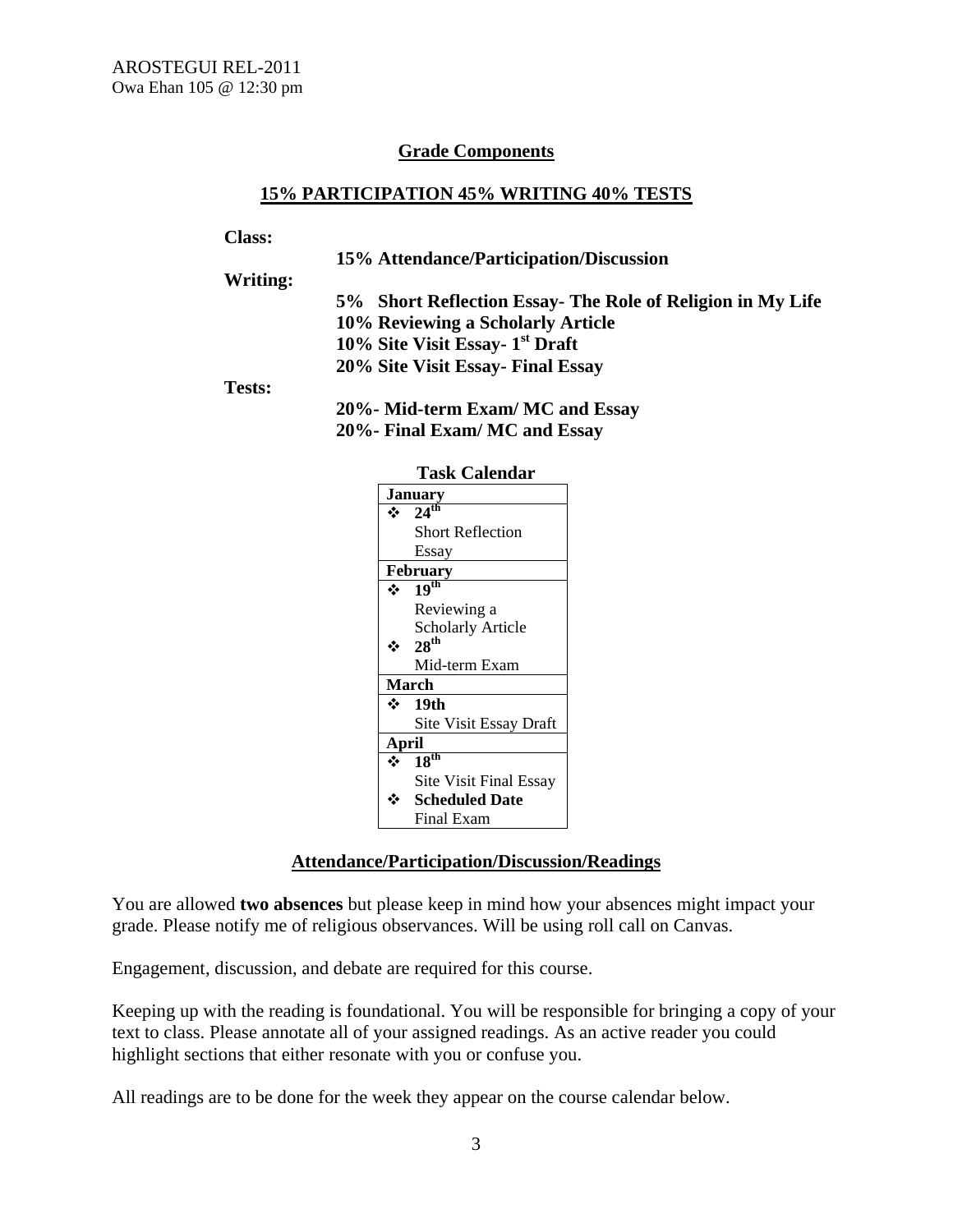## **Short Reflection Essay: The Role of Religion in Your Life**

A short **2-3 page essay** reflecting on how much, or how little, religion has impacted and shaped your life.

Specific instructions will be posted to Canvas.

## **Reviewing a Scholarly Article**

Some of you are still developing the skills to write a top-notch research paper. Although your site-visit essay is not primarily a research paper, you will still need to include some research to supplement your experience. Great research rests on your ability to determine how credible a source can be. This assignment is created to help you develop the skill of finding a credible and strongly-argued scholarly article. This work will advance your ideas and research for your future site-visit essay.

Specific requirements will be posted to Canvas.

## **Site Visit Draft and Final Essays**

You will write a **6-7 page essay** during the semester.

The essay will be handed in twice:

- As a **draft** worth 10% of the final grade to be turned through **turnitin.com** via Canvas
- As a **final essay** worth 20% of the final grade to be turned in through **turnitin.com** via Canvas

For this essay you will be doing field research by attending a religious service or ceremony outside of your own religious tradition.

A handout with specific requirements will be posted to Canvas.

## **Mid-term Exam**

The mid-term will be a timed 50 question multiple-choice exam and a timed mid-term essay. The essay will target major concepts and ideas in the study of religion from the PowerPoint lectures, discussions, and text. Review will be posted on Canvas.

## **Final Exam**

The final will be a timed 50 question multiple-choice exam and a timed mid-term essay. The essay will target major concepts and ideas in the study of religion from the PowerPoint lectures, discussions, and text. Review will be posted on Canvas.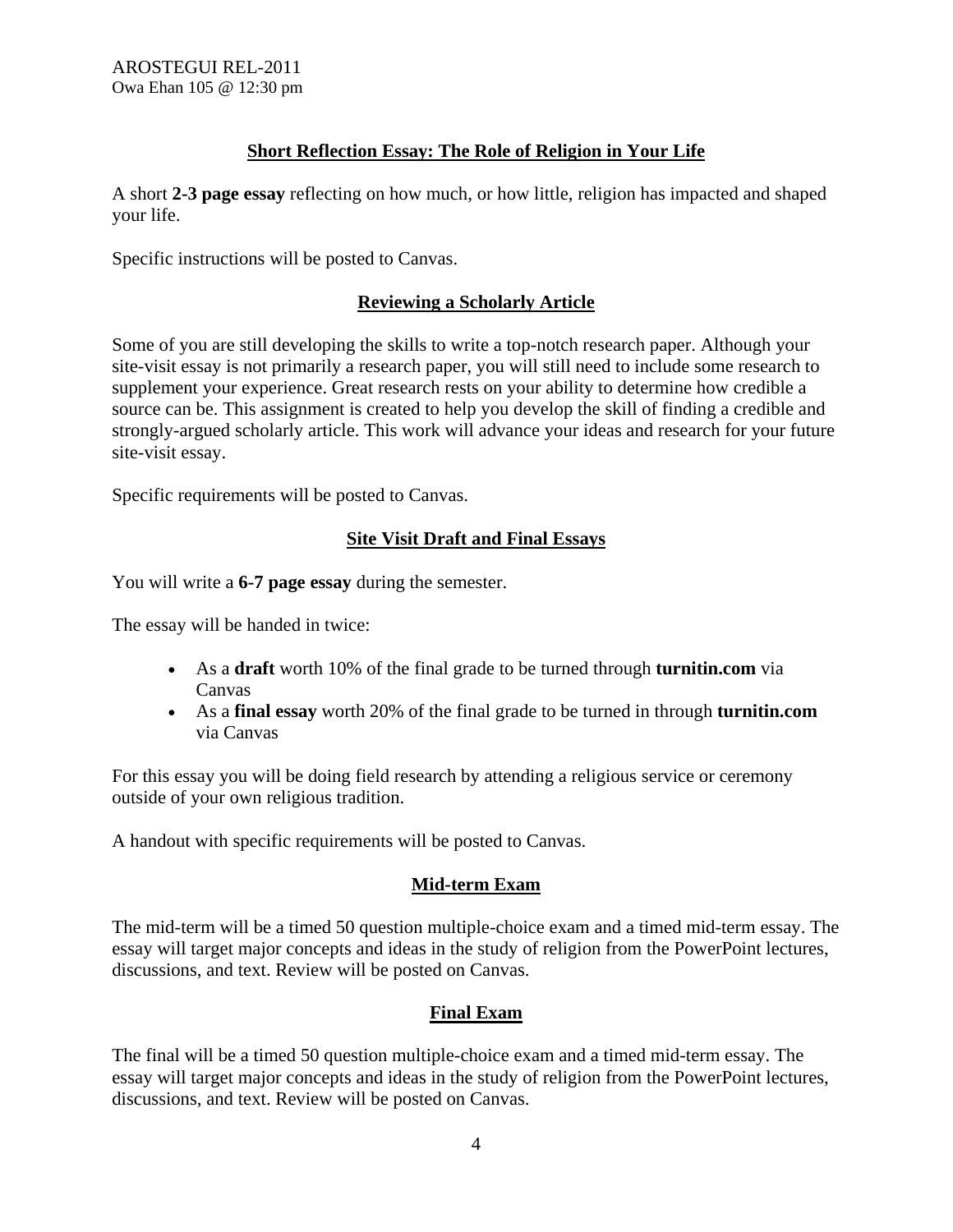## *No make-up final exams will be allowed unless previously scheduled in advance.*

## **Turnitin**

All writing assignments will all be submitted through [turnitin](http://www.turnitin.com/) via Canvas **by 11:59 pm on the due dates specified on the course calendar.** 

## **Grading Scale**

| Each assignment will be graded on the following criteria: |
|-----------------------------------------------------------|
| 50% Content                                               |
| 25% Grammar                                               |
| 25% Style and Structure                                   |

|  |            |                          | 94-100 A $87-89$ B+ 77-79 C+ 60-69 D 0-59 F |  |
|--|------------|--------------------------|---------------------------------------------|--|
|  |            | 90-93 A- 83-86 B 70-76 C |                                             |  |
|  | $80-82$ B- |                          |                                             |  |

## **Disability Resources**

Any student who has a need for accommodation based on the impact of a disability should contact me privately to discuss their specific situation as soon as possible. You are also encouraged to contact the Disability Resource Center at 305-348-3532/ drc@fiu.edu. You should also visit the center to guarantee reasonable accommodations and receive proper documentation based on disability. I will work with the center to accommodate all types of needs. For more information please visit: https://studentaffairs.fiu.edu/get-support/disability-resource-center/

## **Plagiarism**

Plagiarism will not be tolerated. FIU has a strict policy on academic dishonesty and expects each student to submit work that is uniquely his or her own. All of this work must be done in accordance with established principles of academic integrity. Plagiarism, or attempting to pass off another's work as your own, can fall into many different categories, including but not limited to:

- **1.** A written work that is entirely stolen from another source
- 2. Using quotations from another source without properly citing them
- 3. Paraphrasing from another source without using proper citations

You are expected to understand the definition of plagiarism. Please review university resources to understand the different types of plagiarism at: http://integrity.fiu.edu/plagiarism.html. **Offenders will receive a 0 for the plagiarized assignment.**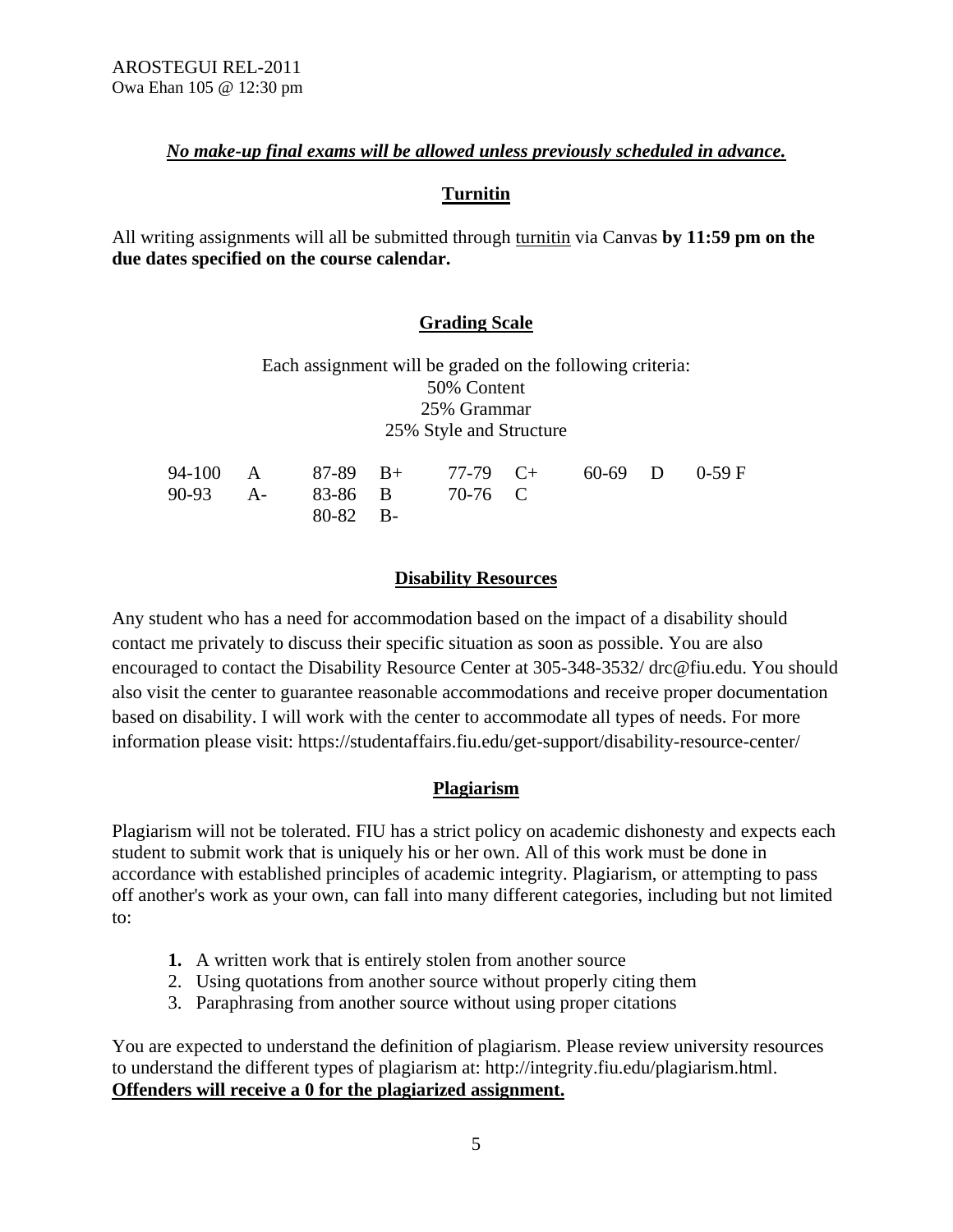## **Late Policy**

For each late day I will deduct 10% off the total percentage for that assignment. The latest day an assignment will be accepted is THREE DAYS after its original due date with a 30% deduction from the late assignment. If you are experiencing any kind of emergency that prevents a timely submission I must be notified *in advance* for a possible extension.

## *Again, there will be no make-up final exams UNLESS previously scheduled.*

#### **Course Calendar**

ALL POWERPOINTS AND CLIPS TO BE POSTED ON CANVAS\*\*\*

#### **Week 1 and 2: Studying and Defining Religion**

- Readings: Chapter 1 and 2 from Anatomy of the Sacred (AS)
- Small Assignment (SA): Craft a definition of religion

#### **Week 3: The Sacred and the Holy**

• Readings: Chapter 3 Anatomy of the Sacred (AS) **Short Reflection Essay Due – 1/24th by 11:59 pm** 

## **Week 4: Sacred Symbol, Myth, and Doctrine**

- Readings: AS Chapter 4
- SA: Bring a "myth" from a tradition to discuss in class

#### **Week 5: Sacred Ritual**

Readings: AS Chapter 5

#### **Week 6: Sacred Ritual Cont.**

Film: "Inside Mecca"

#### **Week 7: Sacred Scripture**

Readings: AS Chapter 6 **Reviewing a Scholarly Article Due – 2/19th by 11:59 pm** 

### **Week 8: Sacred Scripture and Test 1**

 Film: "Inside the Koran" **Mid-term Exam**

#### **Week 9: Concepts of the Divine**

• Readings: AS Chapter 8

#### **Week 10: SPRING BREAK**

#### **Week 11: Cosmogony**

- Readings: AS Chapter 9
- SA: Bring a cosmogony from a tradition to discuss in class **Site Visit Draft Essay Due – 3/19th by 11:59 pm**

#### **Week 12: The Human Problem**

Film: PBS Special "The Buddha"